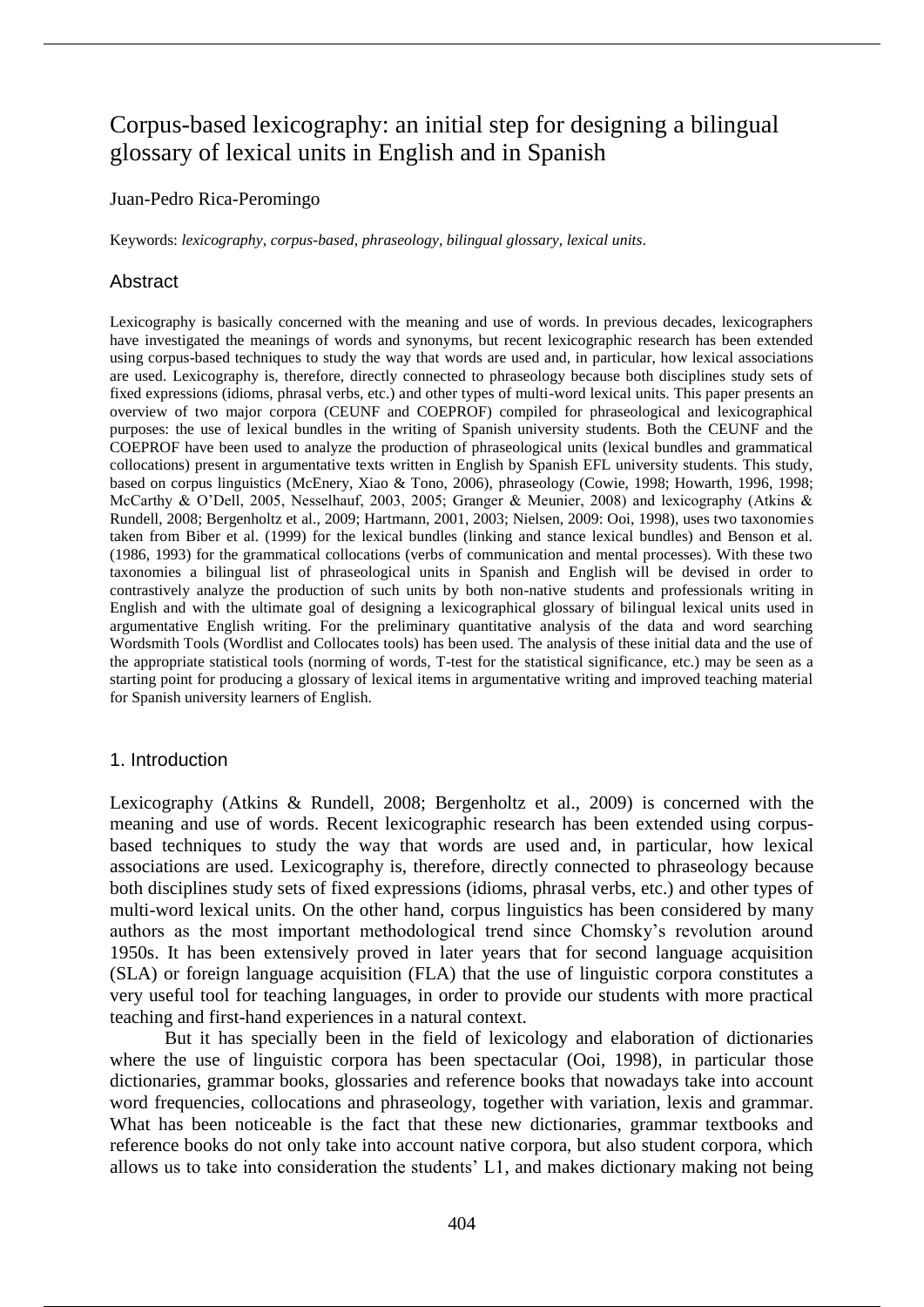"market-driven", but student-driven (Hanks, 2008: 221). Therefore, we are able to provide them with more specific and appropriate teaching, since working with what the students have previously done and not with what they should, shouldn't or might do allows us to take into account "where they are, i.e. situated in their L2 learning contexts, and where they eventually (may) want to get to, i.e. close to the native-speaker language using capacity captured by L1 corpora" (Seidlhofer 2002: 215). In short, the use of student corpora allows us to analyze and compare the native and non-native students' written production.

Apart from corpus linguistics, this study has taken phraseology as its theoretical background. Phraseology (Howarth 1998; Cowie 1998; Granger & Meunier 2008) is the linguistic trend that studies lexical units, that is, the more or less free combination of terms in order to constitute units with meaning.

One of the reasons why our study is focused on phraseological units is for their wide use in most languages as a strategy for writing argumentative texts, both as adverbs (in the case of lexical bundles) or lexical phrases, to connect ideas in a logical order (i.e., *First of all*, English, *En primer lugar*, Spanish; *Zunächst*, German; *Tout d'abord*, French). A second reason for analyzing multi-word units has been our interest as university English teachers for our students' accuracy and improvement on their writing skills, since it is a strategy widely used in argumentative writing by Spanish students. And, finally, our ultimate goal is the design of a bilingual glossary of lexical units used in argumentative writing in English in order to help EFL Spanish students to improve their writing skills in English as a foreign language.

## 2. The study: data and methodology

This study consists of an initial analysis of the production of multi-word units which are present in English argumentative texts written by native and non-native speakers of the language. The use of multi-word units in argumentative writing has been long proved to be a basic strategy that both non-native and professional writers take hold of for their writings, specifically what Biber et al. (1999: 87) call *linking adverbials* which primarily function "to state the speaker/writer's perception on the relationship between two units of discourse" and *stance adverbials* which state the writer's position or attitude towards a unit of discourse. Some previous studies on lexical bundles (Conrad 1999; Durrant 2009; Durrant & Schmitt 2009) have found two results: first of all, most of the linking adverbials used in both conversation and academic writing are realized by single adverbs and not so much by multiword units. Secondly, they found that phraseological units are items which are probably highly salient for native speakers. These studies will be taken into account to contrast their conclusions with the results which have been found for the study presented here.

The aims of this particular study include: firstly, to analyze the use of enumeration and addition multi-word units by non-native writers (CEUNF) with B1 and B2 levels in the university context (as stated in the *Common European Framework of Reference for Languages: Learning, teaching, assessment* 2001); secondly, to contrast their production with that done by native professional writers in English and in Spanish; thirdly, to devise a general bilingual glossary of phraseological units (lexical bundles) used in argumentative writing; and, finally, to elaborate teaching materials which enable us to find out about the use of phraseological units by non-native university writers, which will be dealt with in future papers.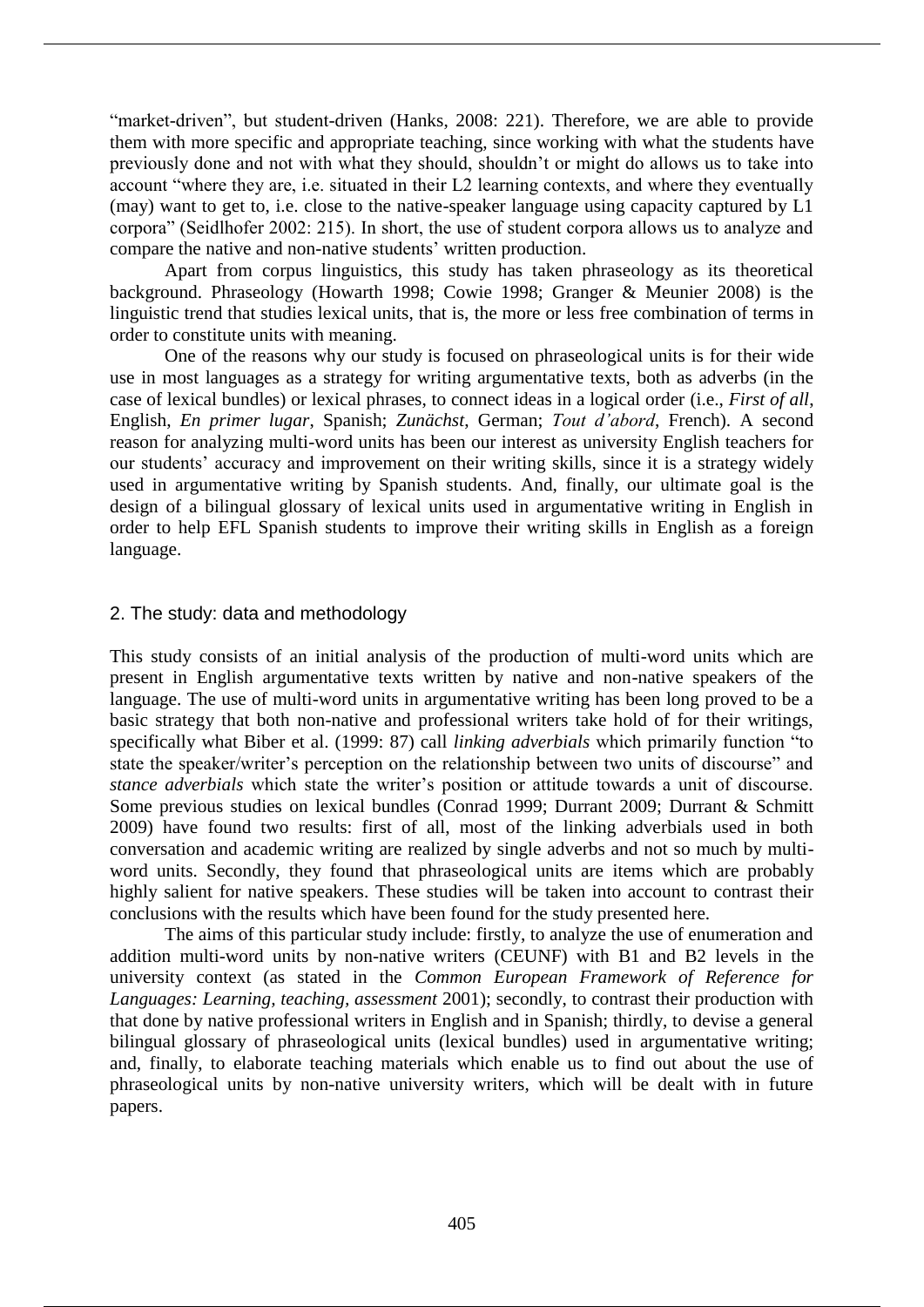| <b>THERE I</b> : Corpora about 101 this state $\mu$ . |                                       |             |  |  |
|-------------------------------------------------------|---------------------------------------|-------------|--|--|
| Corpus                                                |                                       | N° of words |  |  |
| <b>CEUNF</b>                                          |                                       | 153.721     |  |  |
| (Corpus de Estudiantes                                |                                       |             |  |  |
| <i>Universitarios</i><br>No                           |                                       |             |  |  |
| Filólogos)                                            |                                       |             |  |  |
| <b>COEPROF</b>                                        | <b>COEPROES</b> (Corpus de Escritores | 32.584.855  |  |  |
| (Corpus de Escritores                                 | Profesionales en Español)             |             |  |  |
| Profesionales)                                        | <b>COEPROIN</b> (Corpus de Escritores | 32.722.745  |  |  |
|                                                       | Profesionales en Inglés)              |             |  |  |
| TOTAL Nº OF WORDS IN ALL CORPORA                      | 65.461.321                            |             |  |  |

**Table 1.** Corpora used for this study.

Several corpora have been used for such purposes (see Table 1 above): the CEUNF (*Corpus de Estudiantes Universitarios No Filólogos*), which is a corpus of non-native students of English from different university fields (Audiovisual Communication, Fine Arts, Computer Science, etc.) who study English as a subject outside their curriculum (Rica 2007, 2010, 2012 *in press*) and the COEPROF (*Corpus de Escritores Profesionales*, and its subcorpora, COEPROES: *Corpus de Escritores Profesionales en Español*, and COEPROIN: *Corpus de Escritores Profesionales en Inglés*), which is an original corpus of argumentative texts written by professional authors in both English and Spanish, also in different disciplines (Rica 2009).

The CEUNF (*Corpus de Escritores Universitarios No Filólogos*) corpus contains more than 150,000 words from argumentative texts written by university students at the Complutense University on current issues covered widely in the media at the time of compiling the writings, like for example: *Smoking should be banned in public places*; *Exams are not useful*; *Wars are always wrong*; *In order to study English, people need to travel, live and work in an English-speaking country*; *Mass media is of great importance in the Spanish society*, etc. These students were enrolled in English B1 and B2 level classes at the CSIM (*Centro Superior de Idiomas Modernos*) also at the Complutense University. The reason why only B1 or B2 students were selected for the corpus was mainly in order to contrast similar students' level with respect to the ICLE corpus and its Spanish subcorpus (SPICLE) in the original study previous to the one presented here. In all cases, the writers were undergraduate students majoring in fields such as Audiovisual Communication, Fine Arts, Computer Science, Biology, History, Geography, Journalism, Business studies, etc., with English being some additional training in their general studies.

The COEPROF (*Corpus de Escritores Profesionales*) contains around 65 million words from professional argumentative writings in English (COEPROIN, *Corpus de Escritores Profesionales en Inglés*) and in Spanish (COEPROES, *Corpus de Escritores Profesionales en Español*). The texts compiled for this corpus have been obtained in Acrobat format and then converted into text format. All of them are original texts published in English and in Spanish by experts in different fields (see Figure 2 below): Fine Arts, Audiovisual Communication, History, Philosophy, Psychology, etc. up to 31 disciplines in each of the subcorpora.

Since the number of words in both corpora are quite different, norming all figures by 10,000 words was applied for this study, following Biber, Conrad & Reppen (1998).

The taxonomy used has been taken from Biber (1993, 2004), Biber, Conrad & Cortes (2004) and Biber et al. (1999) for the linking lexical bundles. The reason for choosing such particular lexical patterns is because linking lexical bundles are structures commonly used in argumentative writing. Lexical bundles (specially linking adverbials) fulfil organizational and rhetorical functions which are basic in academic writing: they introduce a topic, summarize,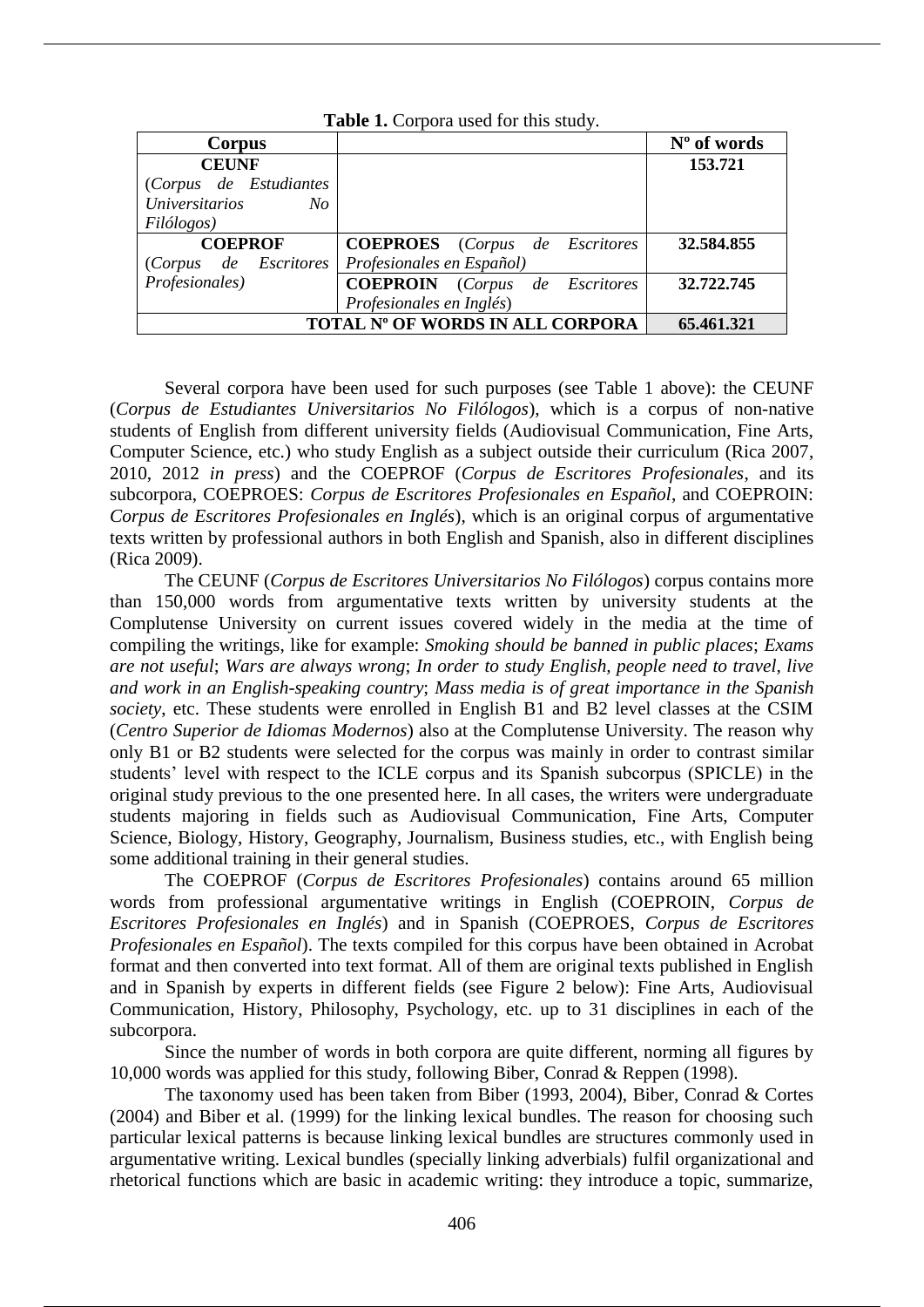add information, contrast, exemplify, explain, conclude, etc. For this particular study, only enumeration and addition linking adverbials have been analyzed (see Table 2 below). Both adverbials and lexical units have been searched for.

**Table 2.** Taxonomy of this study.

**Lexical bundles: enumeration and addition linking adverbials**

- **Enumeration:** *First, Second, Firstly, Secondly, Thirdly, In the first place, In the second place, First of all, For one thing, For another thing, To begin with, Next, Finally, Lastly.*
- **Addition:** *In addition, Further, Furthermore, Similarly, Also, By the same token, Likewise, Moreover.*

**Grupos léxicos: adverbiales de enlace de enumeración y adición**

- **Enumeración:** *Primero, Segundo, Primeramente, En primer lugar, En segundo lugar, En tercer lugar, Antes que nada, Al principio, Desde el principio, Para empezar, Para comenzar, Como comienzo, Luego, Entonces, Finalmente, Por último, Ante todo.*
- **Adición:** *Además (de) [por otra parte], Igualmente, De la misma manera, También, De igual modo, Del mismo modo, De modo parecido, De modo similar, De esa/esta manera, De ese/este modo, Asimismo, En la misma línea.*

# 3. Hypotheses

For the purpose of this paper, two main hypotheses were stated: firstly, Spanish non-native students (CEUNF) were expected to use a number of phraseological units quantitatively and qualitatively different from those from COEPROES; and, secondly, the number of phraseological units used by the Spanish students writing in English was expected to be fewer than in the case of native professional writers (COEPROIN).

In order to test these hypotheses, Wordsmith Tools 3.0 (Scott, 2008) was used for the quantitative analysis of the results, while T-test has been employed for statistical significance (Moore 2007: 435), and the norming of all corpora word numbers by 10,000 in order to eliminate differences in number of words between corpora (Biber, Conrad & Reppen 1998: 263). The analysis of the initial data by using these appropriate statistical tools may allow us to, firstly, emphasize the importance of implementing multi-word units in the students' production of written texts in the university context, since it is a strategy widely used by Spanish writers in their EFL production, and, secondly, to identify transfer factors in the long term (Gass & Selinker 1983). Results will also allow us to devise an appropriate bilingual glossary with lexical units for teaching argumentation in English to Spanish university students.

# 4. Preliminary results and conclusions

With respect to the two Spanish corpora, preliminary results on enumeration and addition lexical bundles reveal significant differences in the use of phraseological units: the Spanish students from the CEUNF are the ones who more frequently make use of these units (see Figure 1 below).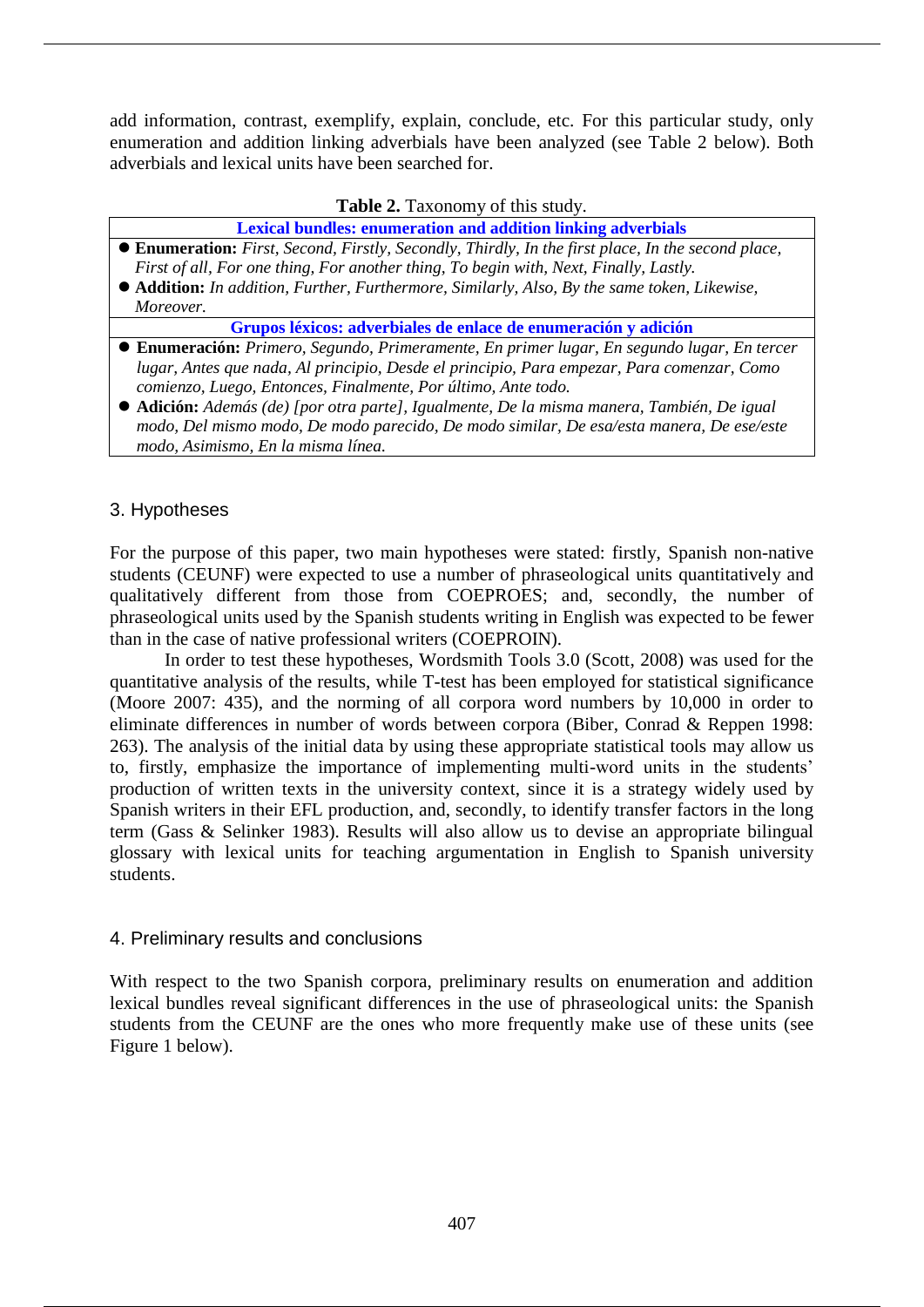

**Figure 1.** The use of phraseological units in CEUNF and COEPROES.

Table 3 below includes some concordance lines extracted from the two corpora which exemplify some of the uses of enumeration and addition multi-word units.

| <b>Lable 3.</b> Concordance mics. CEOTYF and COET ROES.                                              |  |  |
|------------------------------------------------------------------------------------------------------|--|--|
| <b>Enumeration</b><br>alike condemn all forms of self-destruction. Now let's move on to<br>CEUNE: 15 |  |  |
| the next part which is the arguments against euthanasia. First of all, some people                   |  |  |
| say that euthanasia is the same as assisted suicide, and that this is not the role of                |  |  |
| las connotaciones peyorativas que el adusto militantismo<br><b>COEPROES: 7</b>                       |  |  |
| atribuye al «esteticismo». Para precisarla, es necesario, en primer lugar, ir a                      |  |  |
| buscar las categorías estéticas allí donde existen, allí donde viven y se inventan; es               |  |  |
| <b>CEUNF:</b> 10 We will not be able to feel wonderful and special atmosphere of                     |  |  |
| live concerts. To begin with, I, as an intending teacher and experienced mother,                     |  |  |
| am really indignant at rising violence on TV.                                                        |  |  |
| <b>COEPROES:</b> 19 Para empezar, asombrará al lector enterarse de que en                            |  |  |
| cierta época existían máquinas automáticas de ajedrez. En efecto, ¿cómo concebir                     |  |  |
| semejantes aparatos si el número de combinaciones de las piezas en el tablero de                     |  |  |
| <b>CEUNF:</b> 34 function to musical and amusement contents, because of the likes<br><b>Addition</b> |  |  |
| of young people over all. In addition, the appearing of digital radio is an                          |  |  |
| important advance because it has quite possibilities.                                                |  |  |
| <b>COEPROES</b> : 17 La caracteriza como la "paleotelevisión". Según él, ésta                        |  |  |
| dejó su lugar a la "neotelevisión". Además de eso, en el artículo "TV: la                            |  |  |
| transparencia perdida", analiza con detenimiento el cambio que se produce en el                      |  |  |
| ceremony or international summit conference. That's what<br>CEUNF: 11                                |  |  |
| many countries do. In addition to this, the monarchy is very expensive. We pay                       |  |  |
| their cars, houses, clothes, of course, their weddings and everything else. Isn't this               |  |  |
| <b>COEPROES: 151</b><br>escrita, finalmente limitados por ella, no siempre                           |  |  |
| podemos comprender como tales" (Goldin, 1998:12). En la misma línea,                                 |  |  |
| Bernardo Restrepo (2002) reclamaba para la escuela una mayor dedicación al                           |  |  |
| ejercicio de la palabra hablada.                                                                     |  |  |

**Table 3.** Concordance lines: CEUNF and COEPROES.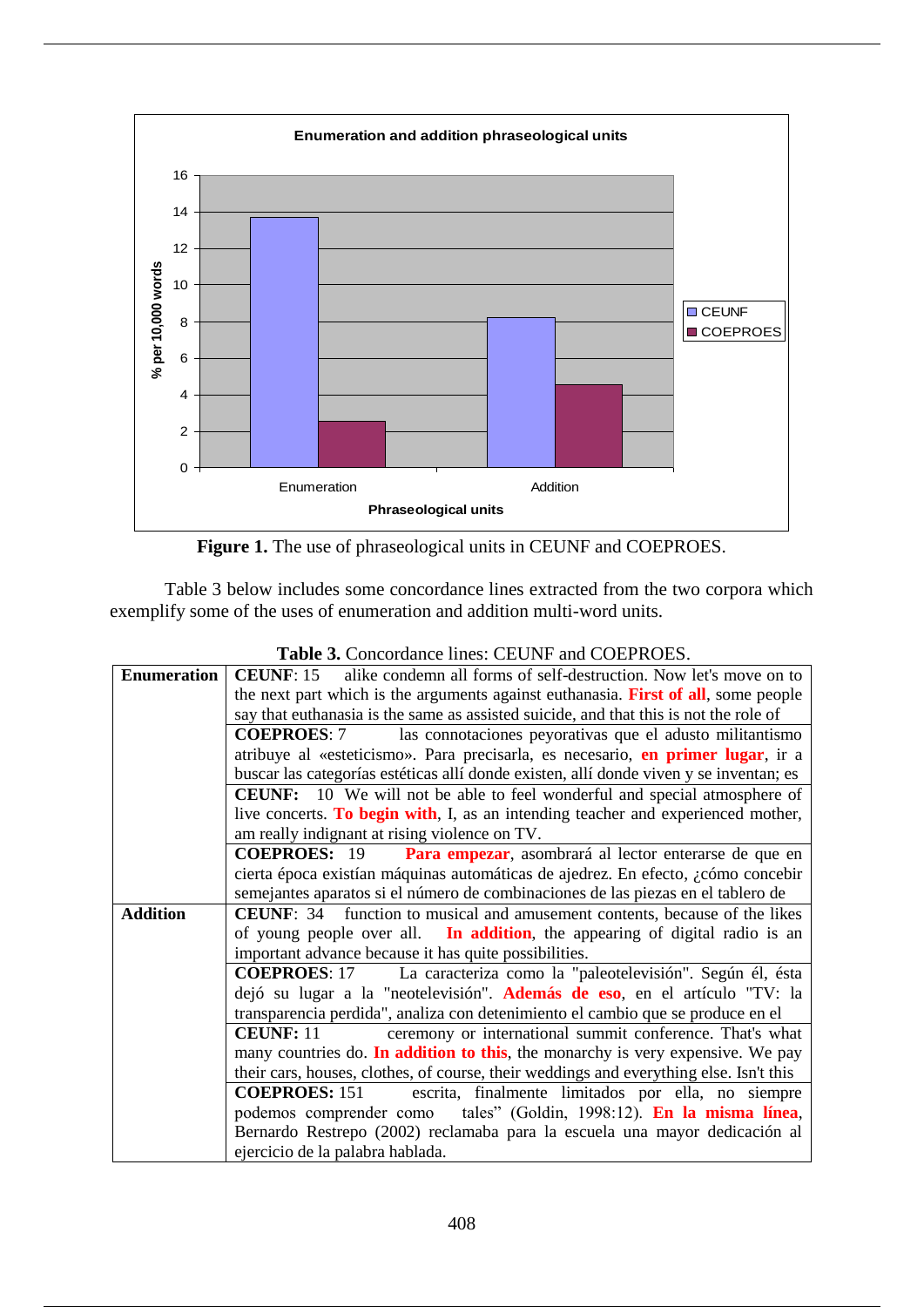Regarding the second hypothesis, and contrary to common belief, the non-native students –and not the native writers– seem to resort to enumeration and addition lexical bundles more often than native speakers of English do (see Figure 2 below), although their production is marked by an over-and underuse of certain lexical units in their argumentative writing: CEUNF students seem to overuse the multi-word unit *First of all*, whereas native professional writers tend to use a wider variety of structures: *First of all, To begin with* but also adverbs of the type *Lastly, Also* or *Likewise*, structures which are not very widely used by the non-native university writers.



**Figure 2.** The use of phraseological units in CEUNF and COEPROIN.

Table 4 below includes some concordance lines extracted from the two corpora which exemplify some of the uses of enumeration and addition multi-word units and adverbs.

| <b>Enumeration</b> | <b>CEUNF: 61</b><br>d by *deranged* and unskilled people. Such an approach                 |  |  |
|--------------------|--------------------------------------------------------------------------------------------|--|--|
|                    | overlooks several important aspects of the gun problem in our society. First               |  |  |
|                    | of all, it is important to analyze the psychological aspect of the matter,                 |  |  |
|                    | <b>COEPROIN:</b> 2 dangerous, and I am worried about what will happen." If                 |  |  |
|                    | he is worried, we all need to be worried as well. What is at stake? First of               |  |  |
|                    | <b>all</b> , the survival of Israel . I find that my older Jewish and Israeli friends have |  |  |
|                    | <b>COEPROIN:</b> 12<br>In the first place, the divisions would lead one to                 |  |  |
|                    | think that it is possible to draw a sharp line, for example, between Pueblo I              |  |  |
|                    | period and Pueblo II period. As a matter of fact, it is very difficult to make             |  |  |
|                    | such a distinction because some elements of Pueblo I culture persisted into                |  |  |
|                    | <b>CEUNF:</b> 33 I am going to center this composition in if smoking should                |  |  |
|                    | be allowed or not in public places. For example, in the first place, in a                  |  |  |
|                    | restaurant, it is not pleasant to be eating and having to put up with the smoke            |  |  |
|                    | <b>CEUNF:</b> 172 Sometimes children say that they are going to the room to                |  |  |
|                    | study and they go to play computer games instead. First, they start with                   |  |  |
|                    | computer games and then continue with the slot machine and it is a serious                 |  |  |
|                    | <b>COEPROIN:</b> 56 Since age is positively correlated with the incidence of               |  |  |
|                    | heart disease, we statistically adjusted the death rates for age—by taking into            |  |  |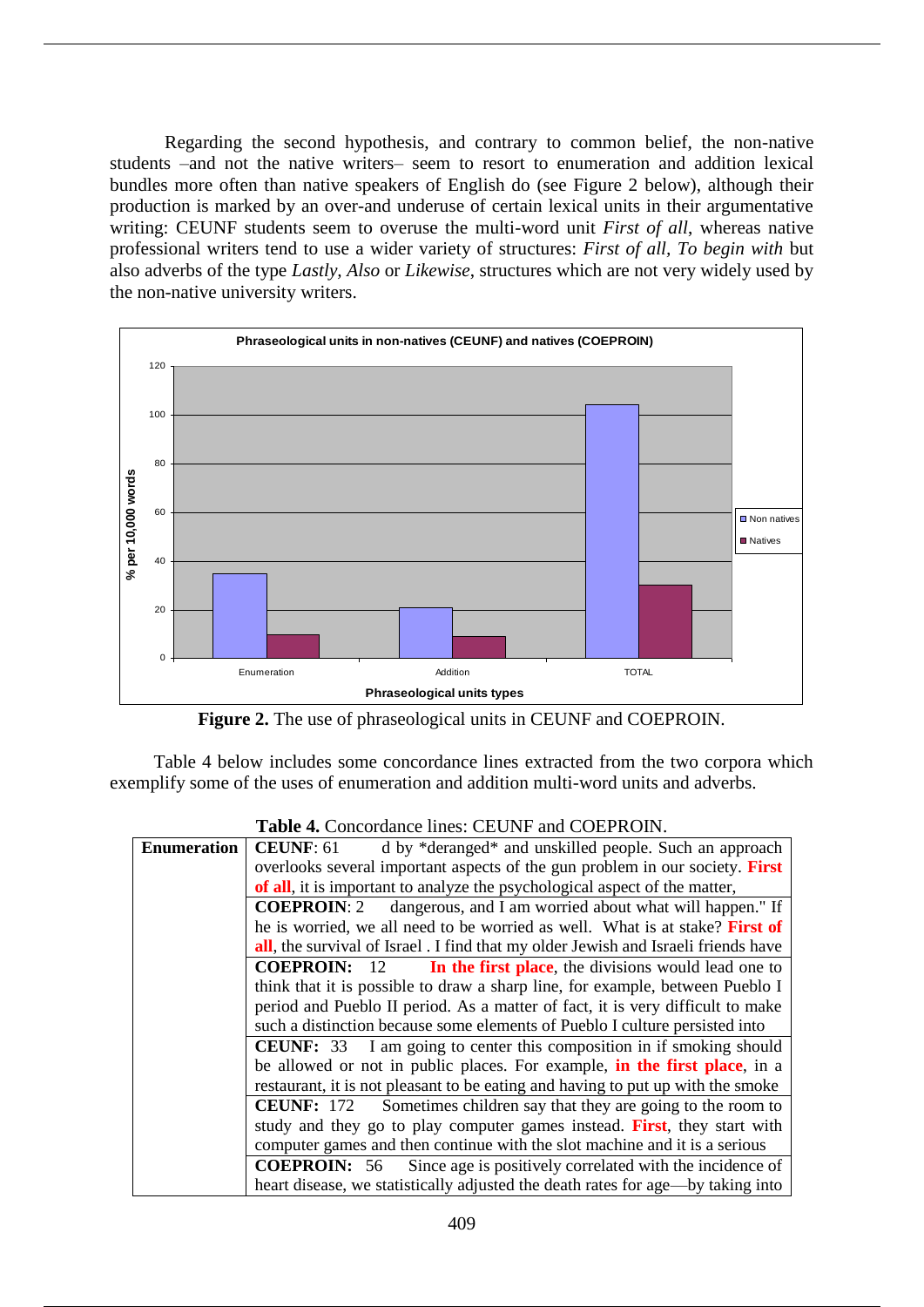|                 | account, <b>first</b> , the median age and, second, the percentage of residents aged |  |  |
|-----------------|--------------------------------------------------------------------------------------|--|--|
|                 | I try to discuss the differences between these classes<br><b>CEUNF:</b><br>2         |  |  |
|                 | of school, the ways of learning and their influences on students. Firstly, I'll      |  |  |
|                 | intent to comment something about the innovative or modernist technics               |  |  |
|                 | <b>COEPROIN: 45</b><br>This posture, Photo No. 22, has three main uses.              |  |  |
|                 | Firstly, upon receiving a left punch to the right side of your face, you             |  |  |
|                 | should sit backwards bringing the right foot back and swivel to your right as        |  |  |
|                 | <b>CEUNF:</b> 3<br>you have to built a new country, a good opportunity for           |  |  |
|                 | business and finances. Lastly, we can find two new places to do good                 |  |  |
|                 | monetary operations: El Salvador and India. The Spanish Institute for                |  |  |
|                 | International Business (ICEX),                                                       |  |  |
|                 | <b>COEPROIN:</b> 27 For three hundred years the trees have been cut down             |  |  |
|                 | faster than they could grow, first to clear the land, next for fuel, then for        |  |  |
|                 | lumber and <b>lastly</b> for paper. Consequently we are within sight of a shortage   |  |  |
| <b>Addition</b> | <b>CEUNF:</b> 31 ver our world and the decline of arts. There may be some            |  |  |
|                 | other reasons for it, but niether science nor technology themselves. In              |  |  |
|                 | addition, scientific and technological progress may very often create new            |  |  |
|                 | ntil they are older and more experienced. In other words,<br><b>CEUNF: 20</b>        |  |  |
|                 | they cannot stick up for themselves because they are inexperienced.                  |  |  |
|                 | <b>Furthermore</b> , children cannot organize themselves in the way adults can.      |  |  |
|                 | <b>COEPROIN:</b> 3 but it does not address the question as to exactly how            |  |  |
|                 | these perturbations arise. Furthermore, a typical model of the very early            |  |  |
|                 | universe might possess both inflationary and non-inflationary solutions,             |  |  |
|                 | because it was synonim of power, wealth and well-<br><b>CEUNF:</b> 1                 |  |  |
|                 | being. Likewise with smoking, it was a fashion overcoat for young people,            |  |  |
|                 | and it was too chic smoking. The issue is that fashions comes and go away            |  |  |
|                 | <b>COEPROIN:</b> 34 <b>Likewise</b> , the connection between the pace of life and    |  |  |
|                 | coronary heart disease can likewise be understood as a consequence of the P-         |  |  |
|                 | E fit. Because fast-paced places and fast-paced people both have higher              |  |  |

## 5. Conclusions

Comparing these preliminary results on enumeration and addition linking adverbials with the ones obtained by Biber et al. (1999) and Conrad (1999), important differences are found in the use of linking adverbials by non-native writers: if 80% of all the enumeration and addition linking adverbials used in Biber et al.'s study corresponded to single adverbs, in the case of the non-native writers the use of single adverbs (35,03%) and of multi-word units (35,06%) is almost the same, although there is a slightly higher number of examples of lexical units than of single adverbs. It can be affirmed, then, that the non-native students in this study rely more on multi-word units –at least with enumeration and addition lexical bundles– than those who constitute Biber et al.'s corpus. In the other very relevant study on the same issue (Conrad 1999: 9), it was found that in both conversation and academic writing, linking adverbials are represented by single adverbs and not so much by phraseological units. In this respect, our analysis does coincide with Durrant's (2009) and Durrant & Schmitt's (2009) studies, which showed that non-native writers "rely heavily on high-frequency collocations, but that they underuse less frequent, strongly associated collocations (items which are probably highly salient for native speakers)" (2009: 157).

Results also show that those phraseological units mostly used by the non-natives (and, in most of the cases, overused) are structures which are similar to the ones used in the L1 (*En primer lugar, en Segundo lugar, Para comenzar,* etc.), whereas they underuse some typical native structures found in the native texts (*For one thing, For another thing*, etc.).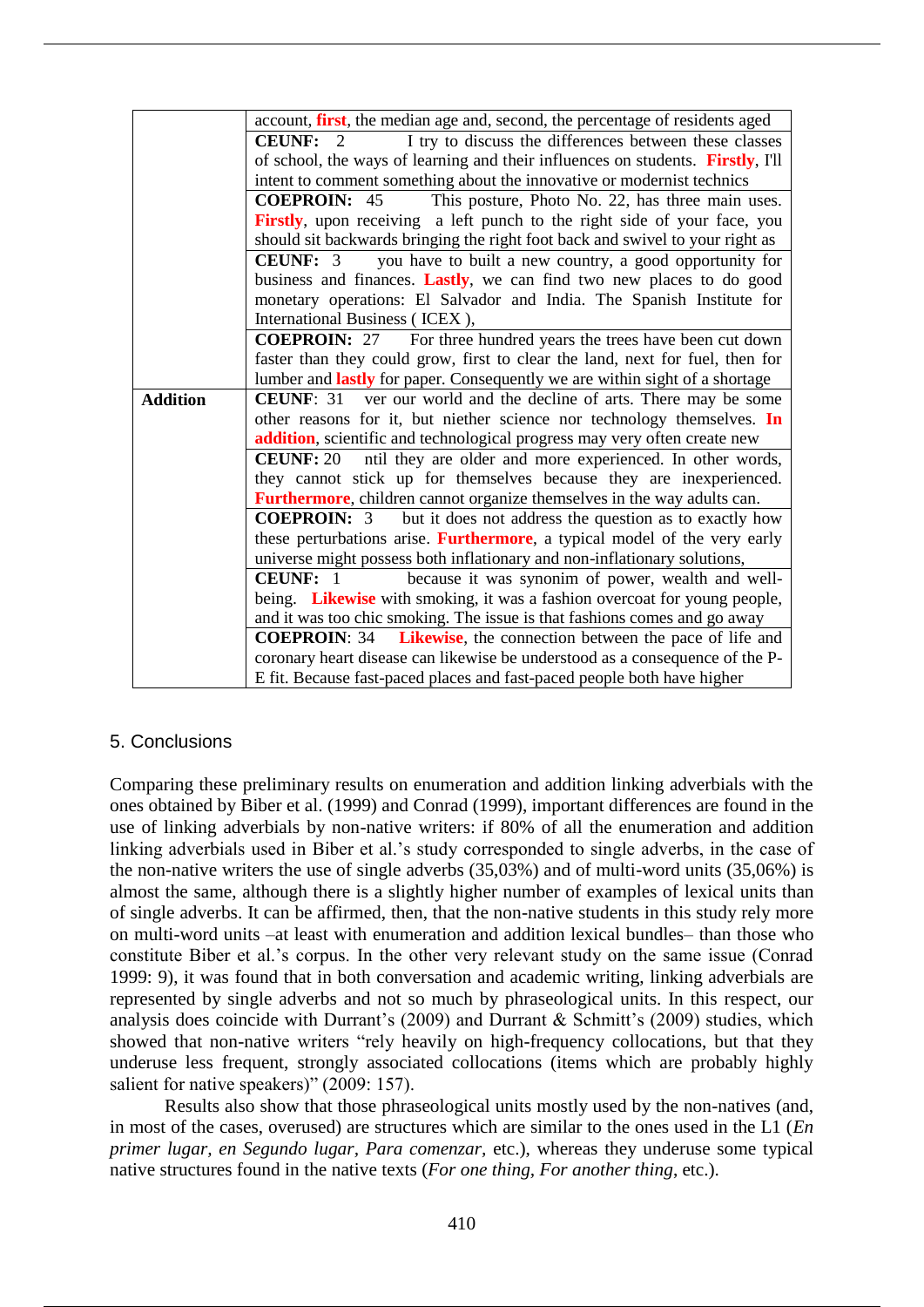A search of all types of lexical bundles in both languages included in the general bilingual list and a more qualitative study will be needed in order to confirm these initial outcomes and identify other possible factors that may influence the non-native students' writing (Levy 2008, 2010). It will also be needed in order to design the bilingual glossary with lexical units in argumentative writing that comprises our ultimate goal. As Krishnamurthy (2008: 240) states: "corpus-driven lexicography does not use a corpus to find examples to fit pre-existing entries; the new entries, sense divisions, and definitions are fully consistent with, and reflect directly, the evidence of the corpus". At the same time, the need for devising such a bilingual glossary of lexical units used in argumentative academic writing is supported by the idea that "this new view of collocation considerably widens the dictionary maker's brief, since future lexicography will have to provide a full account of both structurally simple and structurally complex units, including fixed expressions of regular syntactic-semantic composition" (Siepmann, 2005: 409).

#### References

- **Atkins, B.T.S. and M. Rundell 2008.** *The Oxford Guide to Practical Lexicography*. Oxford:  $OUP$ .
- **Bergenholtz, H., S. Nielsen and S. Tarp (eds.) 2009.** *Lexicography at a Crossroads: Dictionaries and Encyclopedias Today, Lexicographical Tools Tomorrow*. Berlin: Peter Lang.
- **Biber, D. 2004.** 'Lexical bundles in academic speech and writing.' In B. Lewandowska-Tomaszczyk (ed.), *Practical Applications in Language and Computers. PALC 2003.*  Frankfurt am Main: Peter Lang, 165–178.
- **Biber, D., S. Conrad and V. Cortes 2004.** 'If you look at…: Lexical bundles in university teaching and textbooks.' *Applied Linguistics* 25: 371–405.
- **Biber, D., S. Conrad and R. Reppen 1998.** *Corpus Linguistics. Investigating Language Structure and Use*. Cambridge: CUP.
- **Biber, D., S. Johansson, G. Leech, S. Conrad and E. Finegan 1999.** *The Longman Grammar of Spoken and Written English*. London: Longman.
- **Conrad, S. 1999.** 'The importance of corpus-based research for language teachers.' *System*  $27: 1 - 18.$
- **Cowie, A.P. (ed.) 1998.** *Phraseology. Theory, Analysis, and Applications*. Oxford: Clevendon Press.
- **Durrant, P. 2009.** 'Investigating the viability of a collocation list for students of English for academic purposes.' *English for Specific Purposes* 28: 157–169.
- **Durrant, P. and N. Schmitt 2009.** 'To what extent do native and non-native writers make use of collocations?' *IRAL – International Review of Applied Linguistics in Language Teaching* 47: 157–177.
- **Gass, S. and L. Selinker (eds.) 1983.** *Language Transfer in Language Learning*. M.A.: Newbury House.
- **Granger, S. and F. Meunier 2008.** *Phraseology. An interdisciplinary perspective.*  Amsterdam: John Benjamins.
- **Hank, P. 2008.** 'The lexicographical legacy of John Sinclair.' *International Journal of Lexicography* 21.3: 219‒229.
- **Howarth, P. 1998.** 'Phraseology and Second Language Proficiency.' *Applied Linguistics*, 19.1: 24‒44.
- **Krishnamurthy, R. 2008.** 'Corpus-driven Lexicography.' *International Journal of Lexicography* 21.3: 231–242.